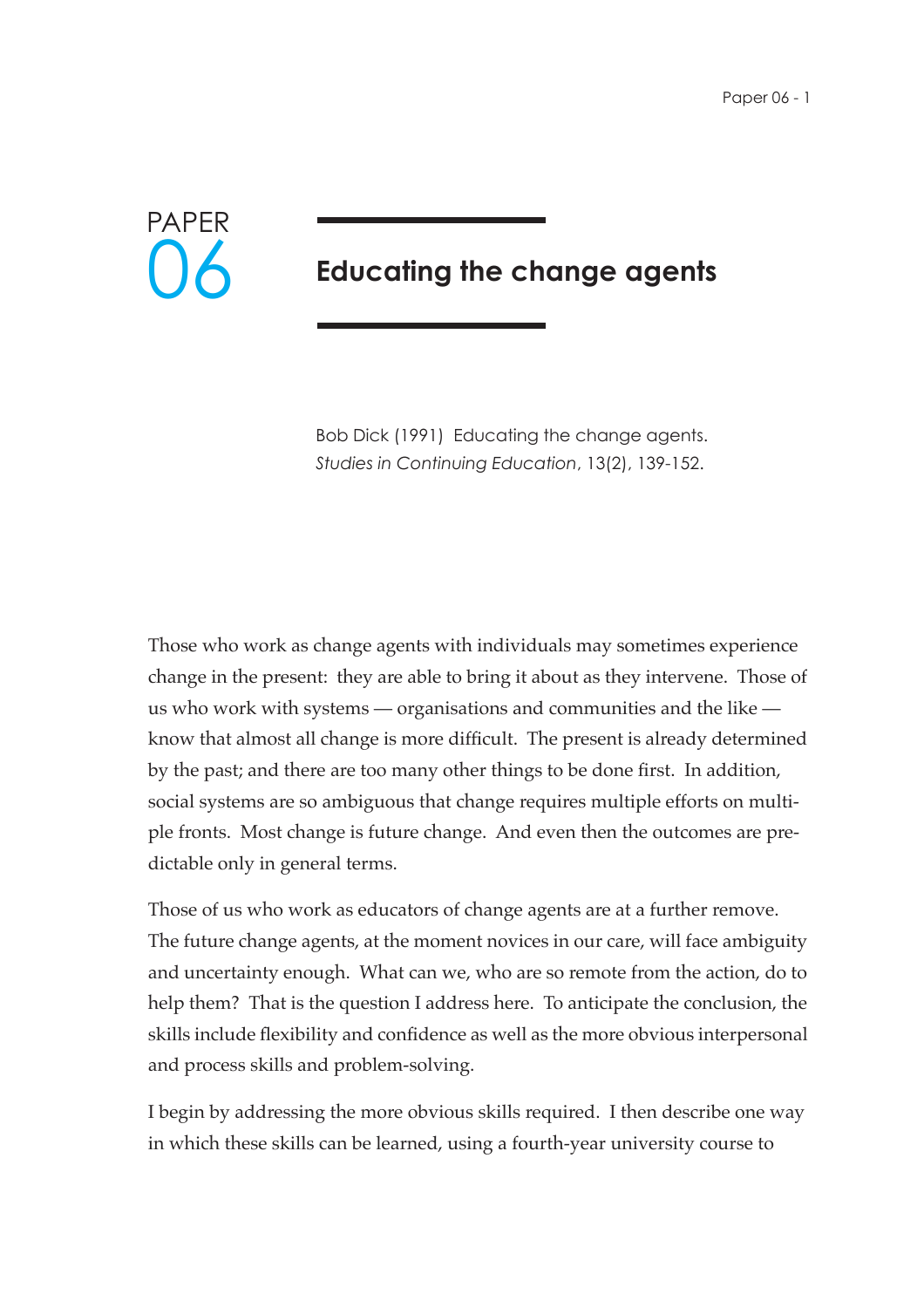illustrate some of the methods and models. In particular, the course is characterised by its self-managed structure, experiential approach, focus on a wide range of skills, and the processes by which it has evolved and improved over the years. Later sections of the paper describe in more detail some of the more specific aims of the course, and the ways in which they are achieved. In all of this I write more as a practitioner than as an academic.

I could have chosen any one of a number of courses as an illustration. The one described below has the advantage that it is explicitly a course in change agency. Its title is *Advanced social consultancy*. In addition, it demonstrates more clearly than the other courses the processes for self-improvement, and the self-managed style which enables it to develop the important skills of confidence and judgment.

# **Skills for change agents**

When it comes to helping people learn change skills, it is clear enough what is not useful. There is little point in teaching only universal principles or specific recipes: they lack flexibility. If you say to a group of novice change agents, "Have you noticed that wherever you start is the wrong place?" a response of recognition spreads around the room, for this accords with the novices' experience. As it happens, novices think that if only they knew more, the right starting place would become apparent to them. In reality change is too unpredictable for that. The art of system change is to act in such a way that, wherever you start, you eventually get to where you are going. Change is an iterative process which depends upon a certain amount of trial and error.

On the other hand, it is not hard to decide at a superficial level the skills change agents need to practise their profession. Ultimately, they bring about change through their own behaviour. That is the only part of the system they control directly. Through that, they can influence the relationships in which they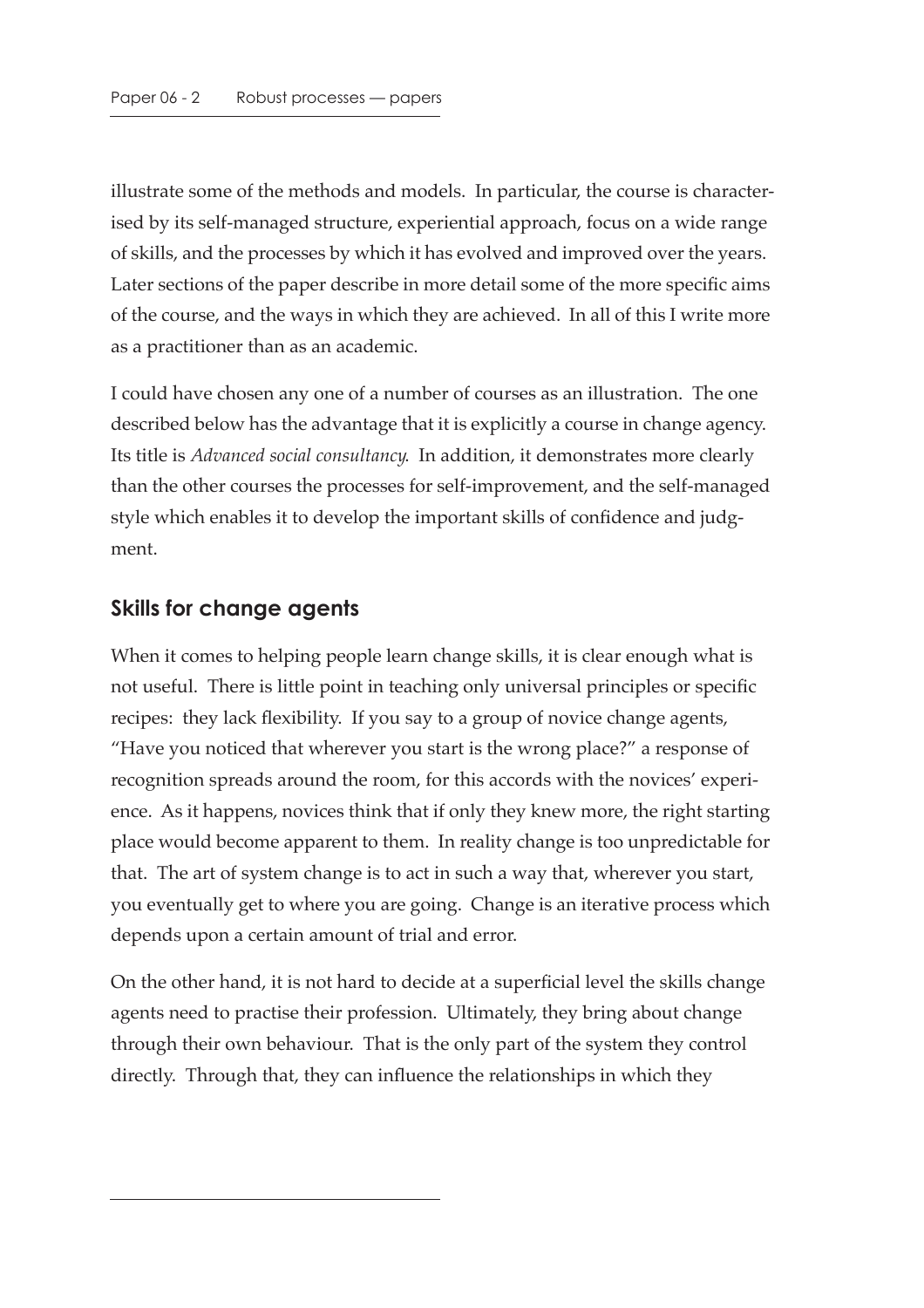engage, and the processes used within those relationships. To change the world, they first change themselves: that is all they really have to work with.

Equipping change agents with change skills, therefore, equips them with sensitivity to processes and relationships, and the skills to change both of these.

There is a deeper issue than that, however. I can illustrate it with a model I gleaned from Edgar Schein when he visited Queensland in 1980. He was talking of educating managers, but the model is appropriate for change agents too. He classified skills into three categories which he named technical, interpersonal, and emotional.

For change agents the technical skills might include the various processes used in diagnosis and intervention: interviewing procedures, survey methods, or whatever it might be. The interpersonal skills are the skills at communicating with other people, and developing and maintaining effective relationships with them. I agree with Schein's contention that technical skills depend upon interpersonal skills for their use.

The emotional skills include the exercise of judgment, the willingness to make decisions under conditions of uncertainty, and the like. They might be summed up as courage. Certainly, in my own consulting experience, the failures are more often because I am not prepared to do what I know how to do, rather than because I do not know what to do. I find that most difficult situations are recoverable; the strategy is to do *something*, provided it is not self-defence. Then notice what happens. If necessary, experiment until the desired outcomes are achieved.

Schein also believed that tertiary institutions dealt at length, and well, with technical skills. In response to a question about the teaching of interpersonal skills, he responded that he did not think they were addressed often enough, or well enough, but that it was getting better on both counts. The emotional skills, he thought, were entirely neglected.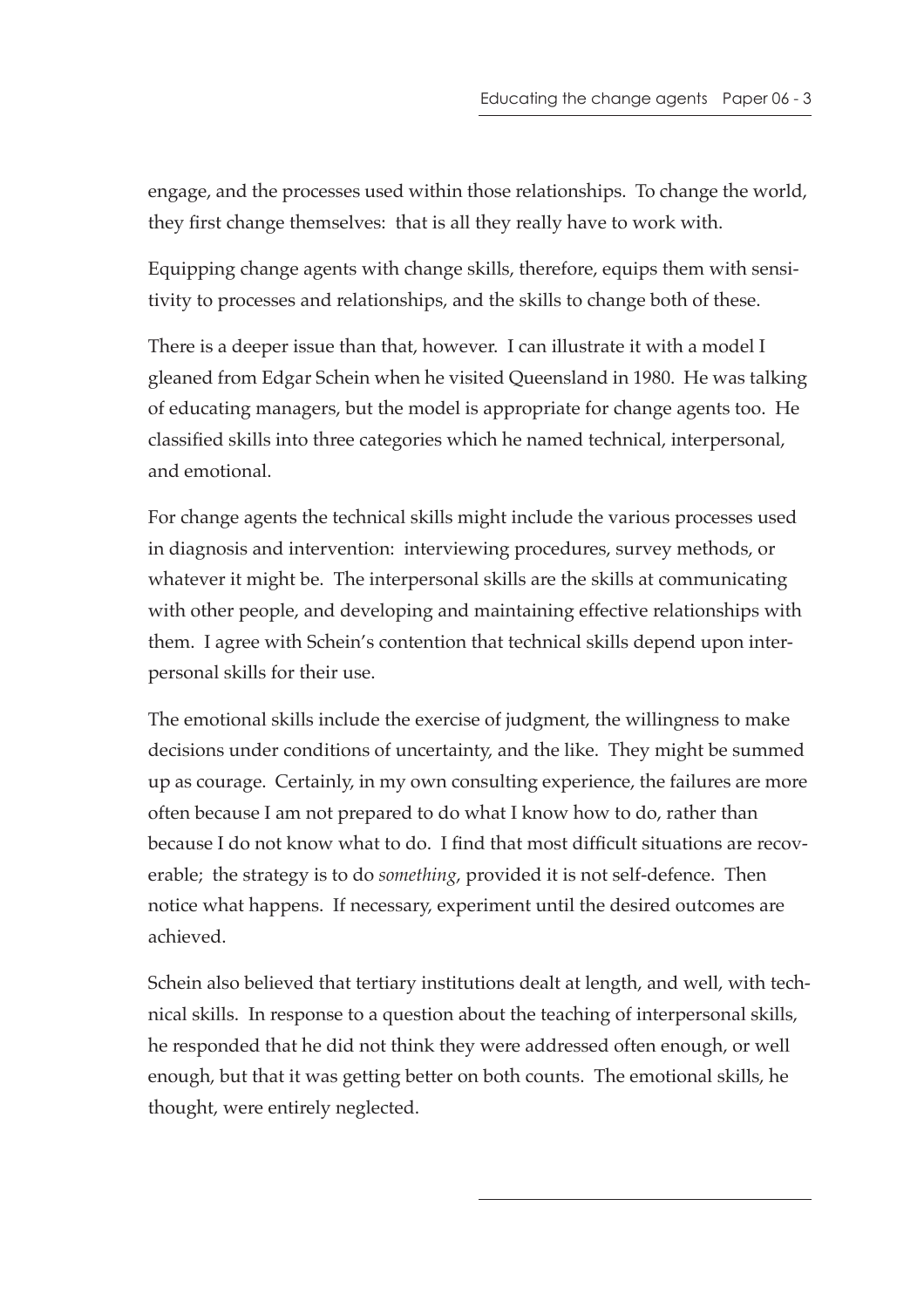There were suggestions at the time that perhaps emotional skills cannot be taught. My own view, then and now, was that they can. If you learn to ride a bicycle by riding a bicycle, why not learn to make decisions by making decisions, or to exercise judgment by exercising judgment. It is in these terms that I can explain what I am trying to achieve in a university course which I coordinate.

# **A university course in social consultancy**

The course which I will use as an illustration is a fourth year course in social consultancy. It comprises 20 per cent of a fourth year, or 30 per cent if you include an optional companion field project. It is part of a consultancy stream within an undergraduate and graduate program. At second and third level it is preceded by courses which develop some foundation communication skills and begin to involve class members in some degree of self-determination. It is followed by a coursework masters programme which provides more specialised skills in areas such as group facilitation, job design, intervention techniques, evaluation, and training and development, among others.

With the help of one or two other staff members, I conduct the first three weeks of the course. This is used for relationship building, forming groups, and setting goals. It also helps equip class members with the knowledge they need for effective planning of the course. In the second week, for example, they meet with practising consultants in class time. The consultants help them define the most important skills for change agents.

In weeks four and five we take the class through a detailed decision-making procedure. Within broad guidelines the class members decide the course content, and the course activities. They then assume most of the responsibility for conducting the class.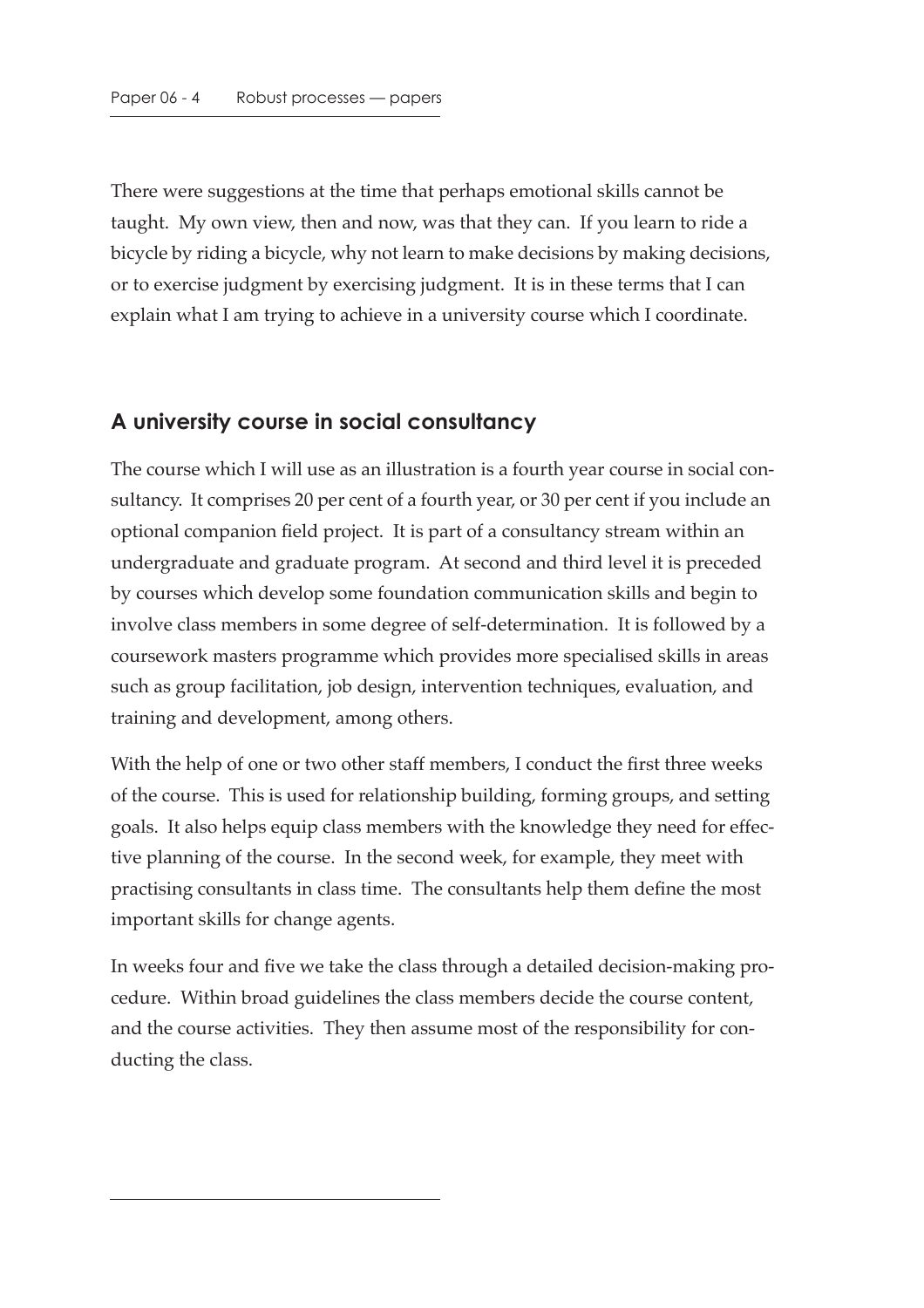If you were to visit the class during a typical class activity, you would probably think it was more like an experiential workshop than a university class. You would be likely to find a group of class members conducting some experiential activity which they have designed to address some skills and concepts chosen by the class as a whole. Other class members would be coordinators for the day, to manage overall time-keeping and to facilitate the transitions from one group's activity to the next. Others are process observers, as part of a daily review process to be mentioned again below. For the most part the staff are participants during class time.

In its structure the course addresses both of the issues already raised: emotional skills, and the unpredictable nature of change. It allows people to practise emotional skills by providing them with the responsibility to make important decisions, and the support to be willing to do so. It deals with the ambiguity of change by continuously pursuing improvement.

I would like to be able to say that the course was set up to do these things. But in reality, in the first instance, it was a seminar-style course which tried to involve class members in a democratic way in helping to decide the course content. It has now developed well beyond those primitive beginnings. It is process-oriented, experiential, and for the most part self-managed. Despite the great changes over time, from any one year to the next the changes are usually trivial, and in response to some perceived problem. The course has become a selfimproving system, and has evolved into what it now is.

In addition, the changes were driven by what happened, rather than by attempts at innovation for the sake of innovation. For the most part, as I usually do, I avoided reading about what I was doing until it was working reasonably well, and I thought I understood the dynamics. When I did read, it was to use the literature to challenge and enlarge the understanding I had already achieved. (I will have more to say of this later.)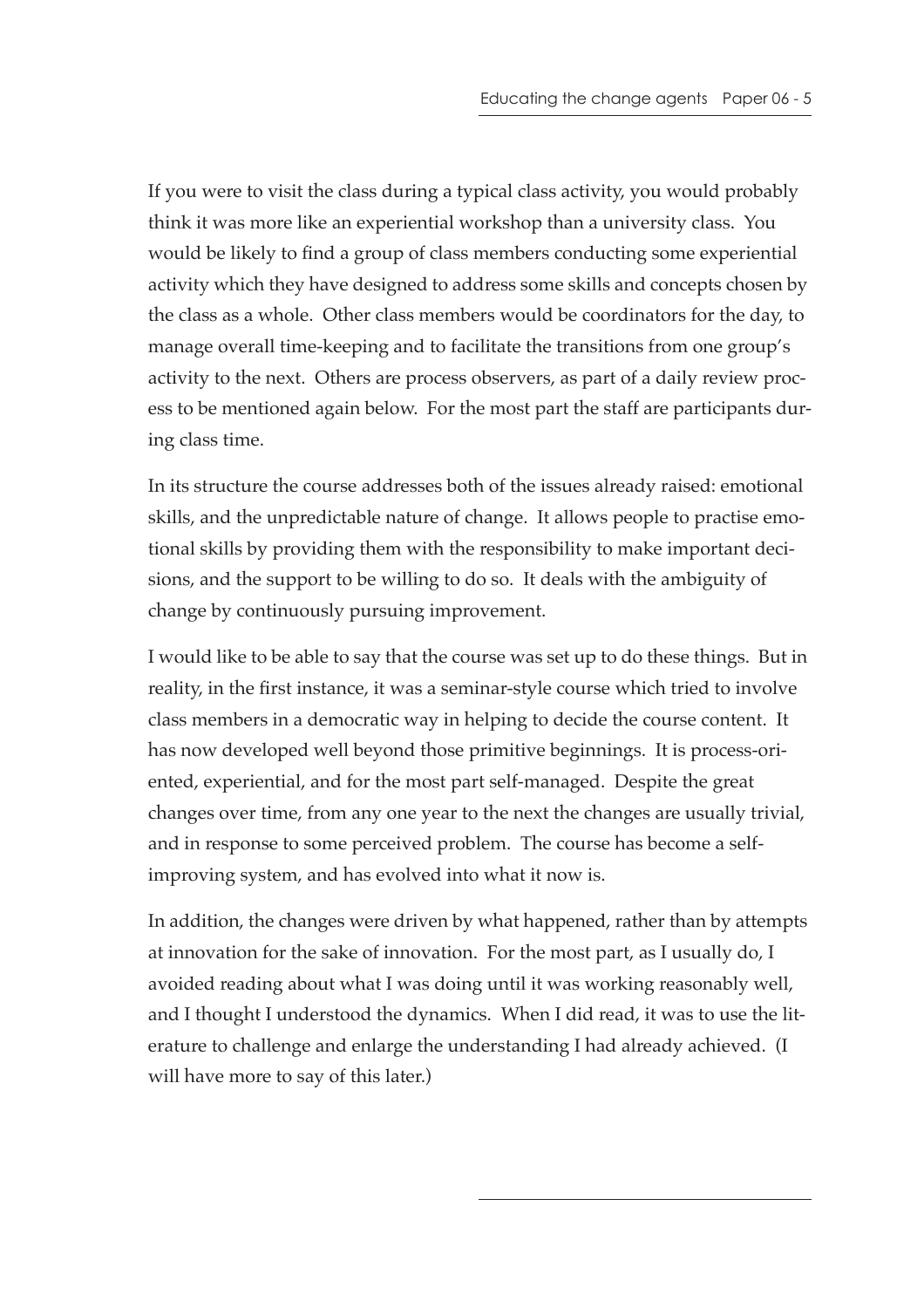In other words, the present shape of the course is as much a response to incremental improvement as to my deliberate planning. Usually, the changes occurred first. The explanation I now offer happened later.

To provide an example of the evolution... My early attempts at involving class participants in course design met with mixed success. As with the experiment in classroom democracy documented by Trevor Williams (1972), the participants reacted with anxiety. There were enough positive results to keep me going, but not enough to allow even mild complacency. The early years of development focussed on removing the anxiety.

Thinking that people might handle decisions more comfortable in small groups, I increased the use of small group work. When this helped, and the class members responded favourably, it was increased further. Substantial amounts of smallgroup work now characterise the class.

One of the most important features of the course, therefore, is that it does evolve over time in response to the problems which arise.

#### **The course as a self-improving system**

In retrospect, allowing for improvement throughout the year need not have been a problem. The number of processes for this has increased over time, but no one of them is a surprise. There are regular reviews of how the course is progressing. Participants then redesign the course in the light of the reviews. At the conclusion of each class session there is a weekly reflection period which feeds into a brief review session at the beginning of the next session. Spare slots are left in the timetable so that emerging issues can be dealt with. A major review at the end of first semester feeds into a design session at the beginning of second semester. Class members prepare weekly diaries which focus their attention on the class process.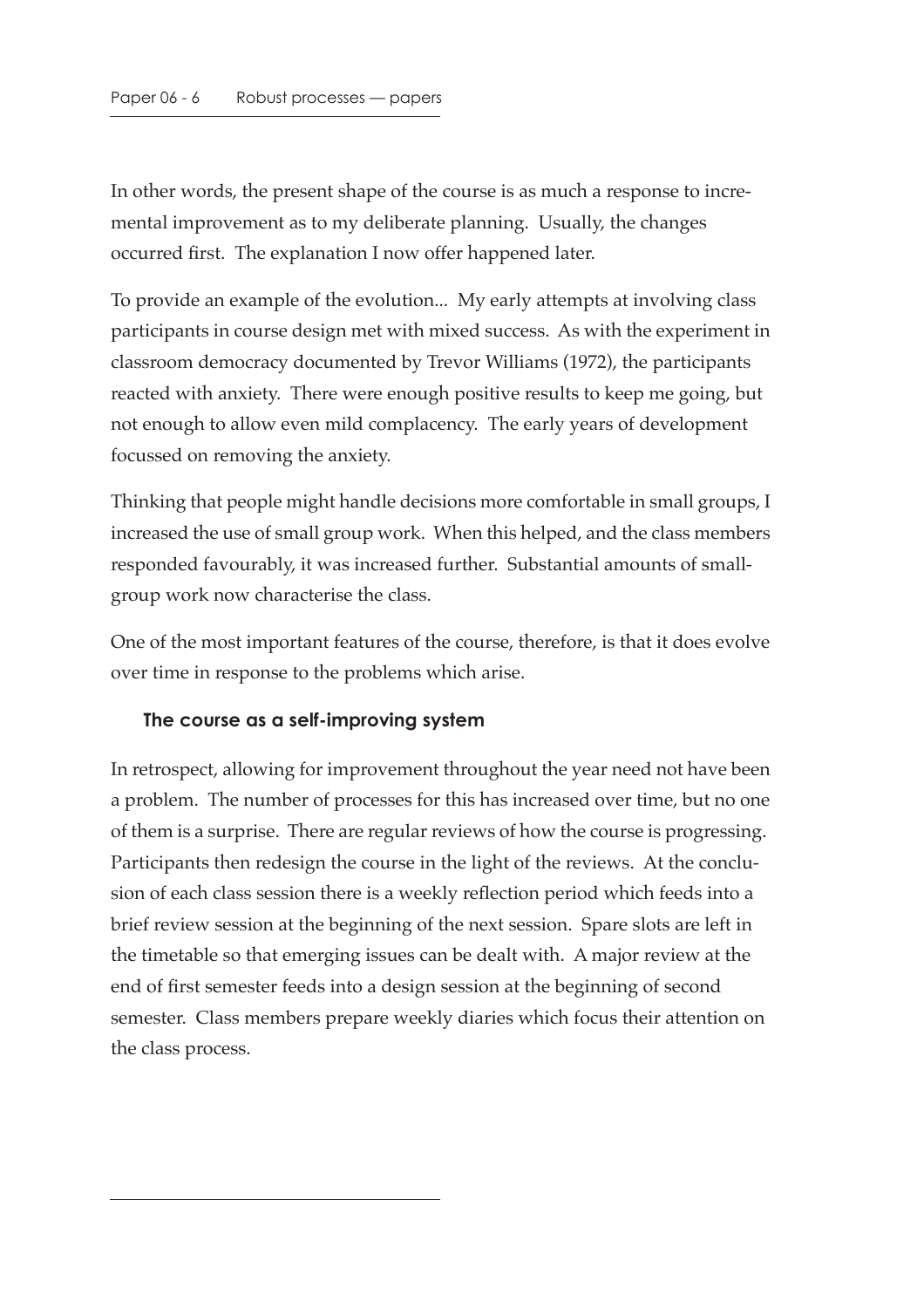Each year, however, the participants change. So that the experience from one year is not lost at the end of the year, mechanisms to retain the improvements are provided. Near the beginning of each year the participants from the previous and current year meet. They talk together about how the current participants can get most out of the course. The end-of-year review is often fed into the succeeding year as a set of suggestions, captured on butcher paper. Instead of being faced with the task of designing a course from scratch, the current participants encounter a "standard package" for renegotiation; this standard package contains the suggestions from previous years.

Cyclic in operation, and set up as a self-improving system, the course amounts to an informal and long-running action research study. In effect it provides an informal experiment on some of the characteristics of consultancy training.

A second important feature of the course is that it is to a large extent self-managed. This is the feature which allows the creation of an environment within which people can practise the skills of judgment, decision-making and responsibility: Schein's emotional skills.

# **An arena for practising emotional skills**

The course at first glance appears unstructured. A closer examination shows a complex structure. A series of activities of different lengths are run by groups of class participants. Most of these activities are experiential, and directed towards skill development. Other class participants coordinate the overall class time and manage time-keeping and housekeeping. Yet others act as process observers so that, during the end-of-day reflection, we have detailed information available about what actually happened.

A typical first impression is that there is almost all practice, and little theory. I do give lectures, but they occupy about 15 minutes a week in an 8-hour class. That is about three per cent. But this is to misjudge the nature of the course. To think of the balance between theory and practice as an issue is to treat theory and prac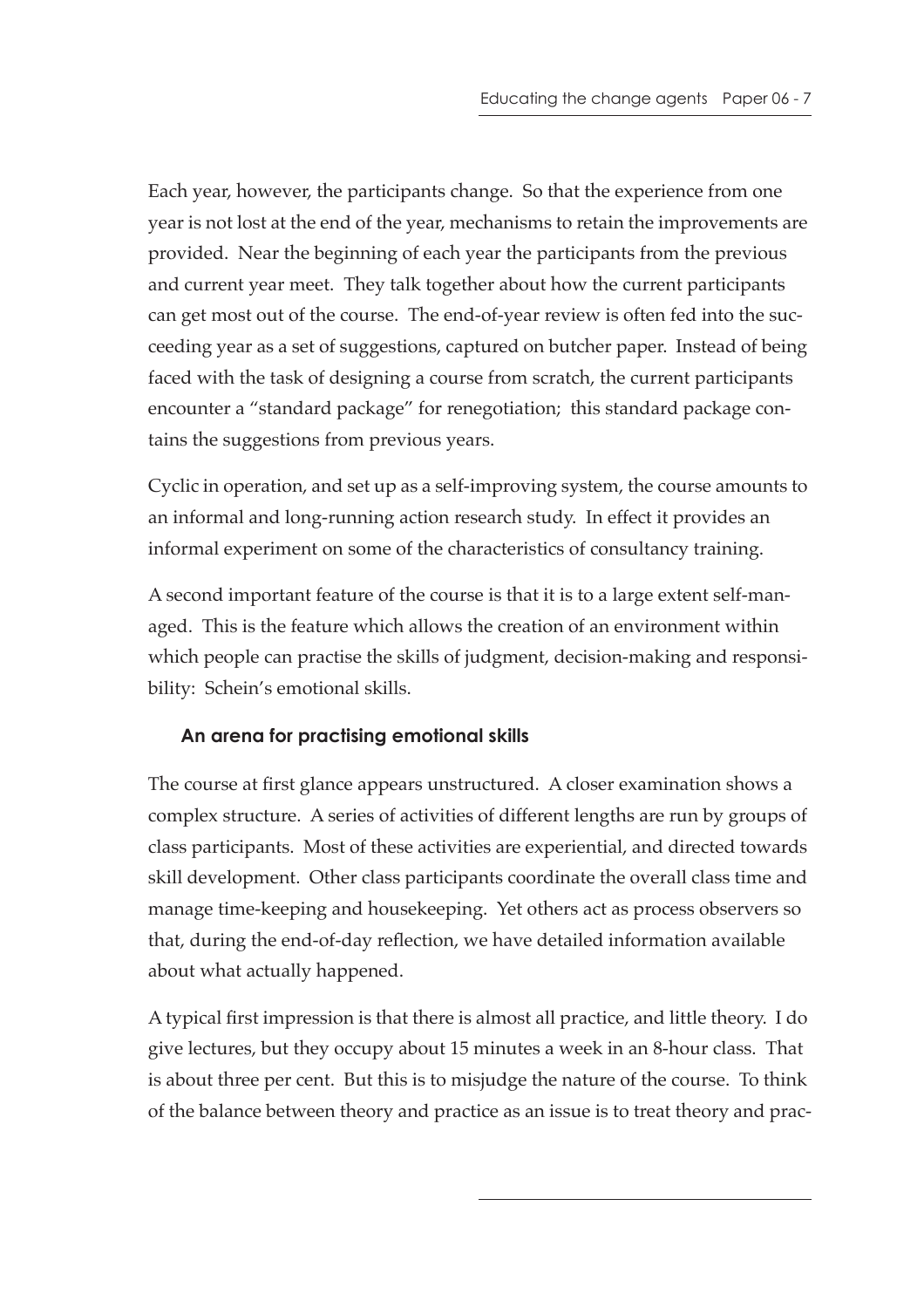tice as separate. In fact, the focus of the class is on the point of contact between theory and practice. Theory and practice are interwoven so that they inform and enhance each other.

Class participants are therefore required to plan what they do before they do it, and evaluate it afterwards. The planning and review help to ensure that class members develop concepts to accompany the skills they acquire. Review sessions provide a conceptual analysis of what has happened in the class. There are written assignments which require the application of theory to practice, or the explanation of practice with theory. A mentor scheme complements the other work: participants meet regularly with practising change agents, to learn what they actually do and often to observe the change agents at work. As already mentioned, there are weekly diaries in which participants document what they learned, how they learned it, and what use they intend to make of it. The emphasis is on learning theory and practice as a single package.

In all of this, participants are encouraged to use the literature, but only after they have thought things through for themselves. The intention is to encourage people to develop familiarity in the use of their brains and their bodies together. Their use of the literature can be more critical and useful because they have already thought an issue through in terms which make sense to them.

This is an important point. Most of my academic colleagues seem to think that theory leads practice. In consultancy I don't believe this is so. Most experienced consultants I know use methods which are not yet documented. Practice leads theory. Further, the theories which people use confidently are the theories which they have devised for themselves, out of their practical experience. This explains why we suggest to class members that they think first, and read later. It is also the reason for my own use of the literature after I have reached some conclusions of my own, not before. Provided people search out disconfirming evidence, the literature can then be used to refine their own ideas.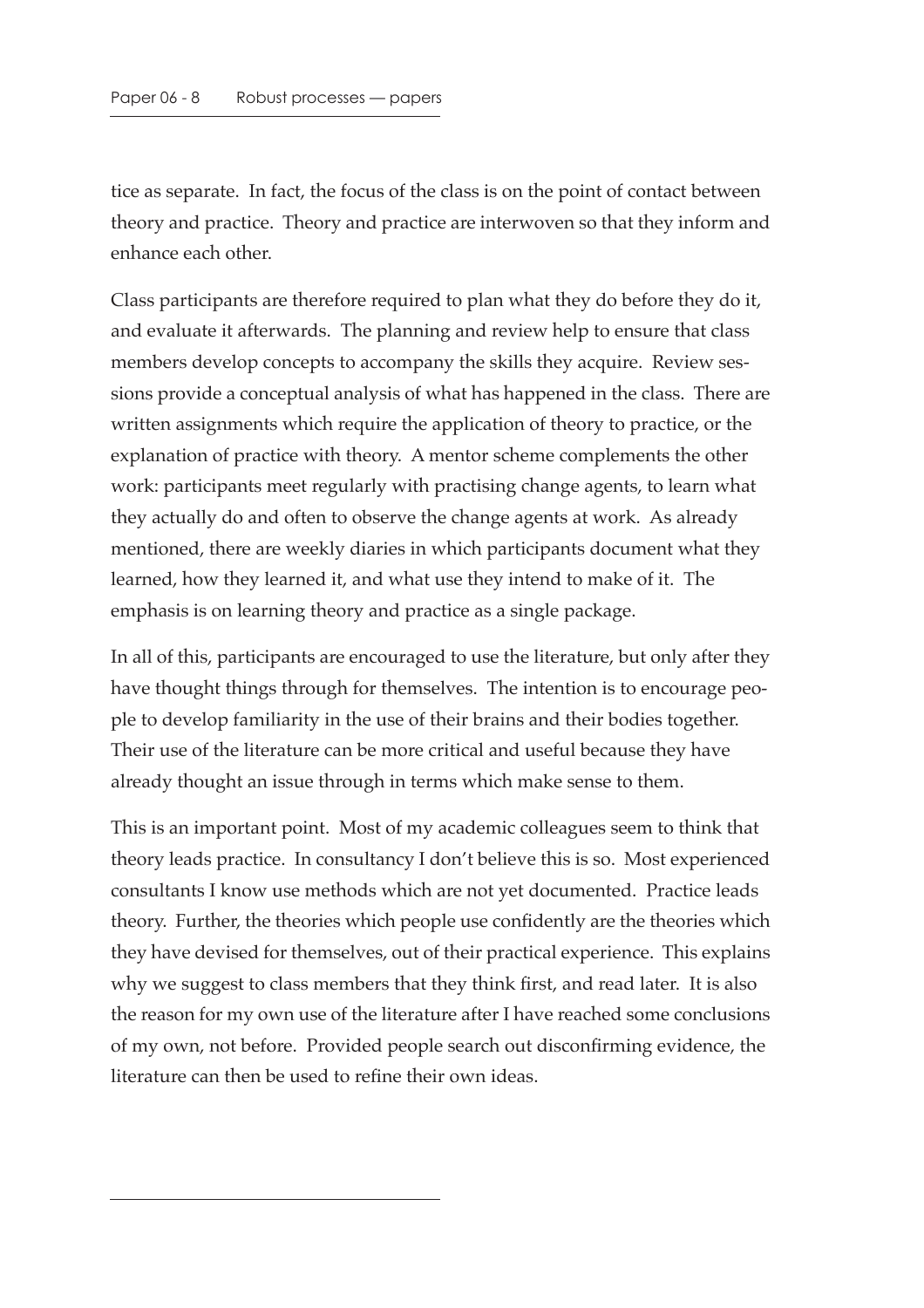Analysed in terms of Schein's typology of skills, most of the participant-run workshops are skills-oriented. Some of them approach the skills as technical skills: as formulas to be learned. But in managing these workshops, participants exercise process and interpersonal skills. In taking responsibility for course design and conduct, they have to make decisions which have important implications. In this way they practise emotional skills.

The initial aim of the course has changed little over the last decade. It is to help class participants develop good interpersonal skills, good process skills so that they can apply their interpersonal skills flexibly, and emotional skills so that they can act when action is needed. The ways in which these aims have been pursued have changed substantially over that time.

The result has been a course which looks almost as if it were modelled on Knowles (e.g. 1984) or other works in the adult learning literature. In the use of small groups where people help each other learn from actual problems it is not unlike action learning (Revans, 1980). The emphasis on small group learning is not unlike that of Brewer (1985). The emphasis on cyclic action and review is consistent with the views of Schön (1983, 1987) on what he calls the reflective practitioner. There is explicit autonomy in all three senses in which David Boud (1988) uses the term: as learning goal, as classroom style, and as acknowledgment that effective learners inevitably make autonomous decisions in the course of learning.

Considered as an informal experiment the course's evolution provides some confirmation of these literatures.

### **The staff role**

I have two colleagues who assist me with the course. As mentioned previously, we use the first three weeks primarily for establishing individual and collective goals and building relationships, and the fourth and fifth weeks for course design. We also form people into small "home groups" which function similarly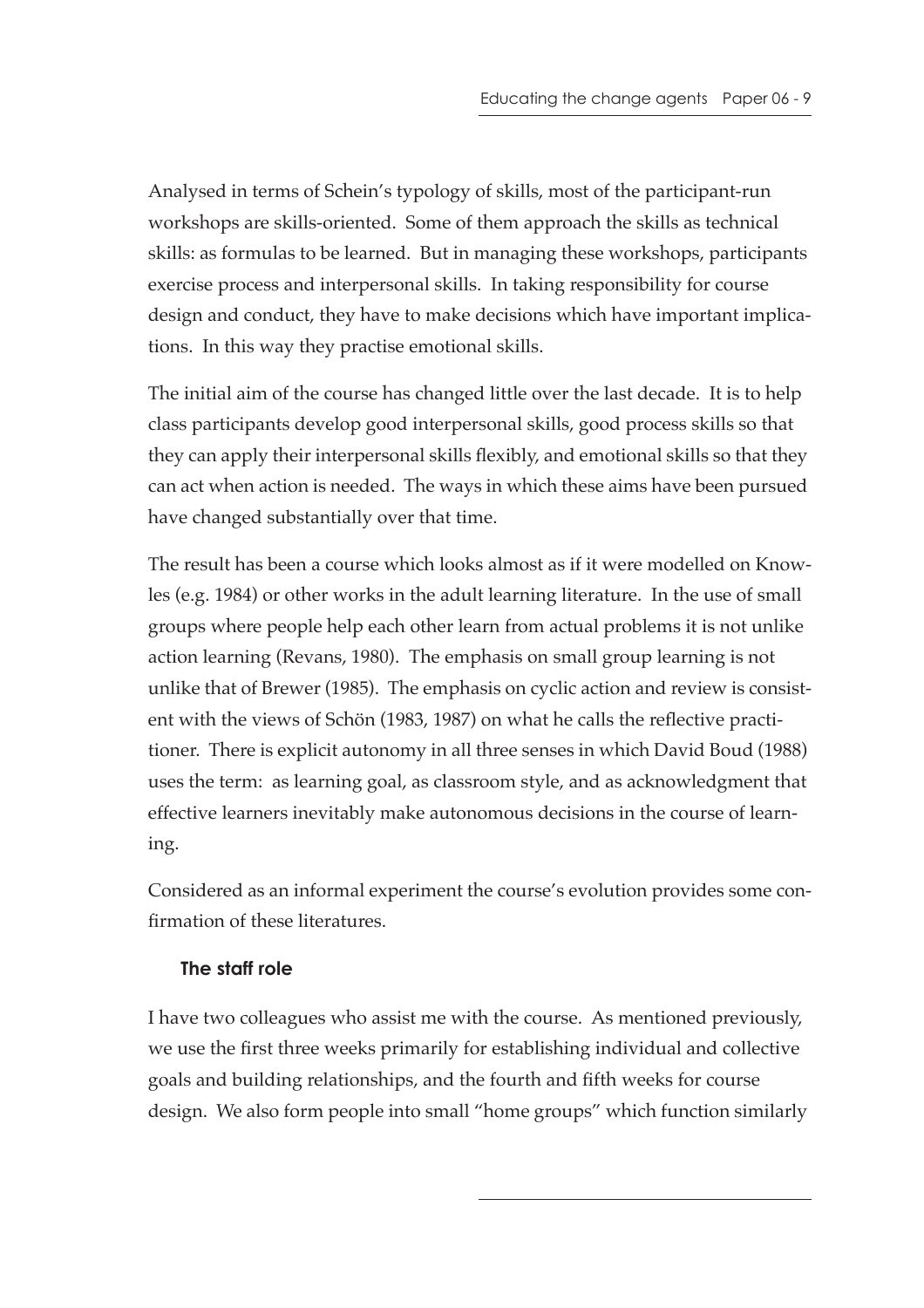to learning sets in an action learning approach: that is, as groups whose task is to help group members to learn from their experience. Then we turn the process over to the class. From then on we adopt the role I prefer in consultancy: to assist the client groups to manage their own process.

Within the class we join in the activities, and play very nearly the same role in reviews as anyone else. On occasions we may stop the action and coach whoever is trying to facilitate the process at that time. This is always done in "time out" so that the normal class process remains in the control of class members.

Outside class we still evaluate most of the assessment (though as mentioned elsewhere, class participants must also evaluate their own work). Most of this is ungraded. With graded work there are opportunities to resubmit work. We would prefer not to grade the course, so that participants could give more of their attention to learning. We also spend a lot of time in a coaching role with individuals and small groups outside class time, acting as a sounding board for their ideas. In this role we help them learn from their experience, and build their confidence.

The assessment is negotiable, so that people can contract to work towards individual or group learning goals. There is a standard assessment package which can be taken as the starting point for negotiation; it has the same focus on combined theory and practice that characterises the course generally. We have tried to make each of the items in the standard assessment package a learning device as well as an assessment device, and one which addresses integrated theory and practice.

Apart from that, we mostly do approximately what the class members ask us to do.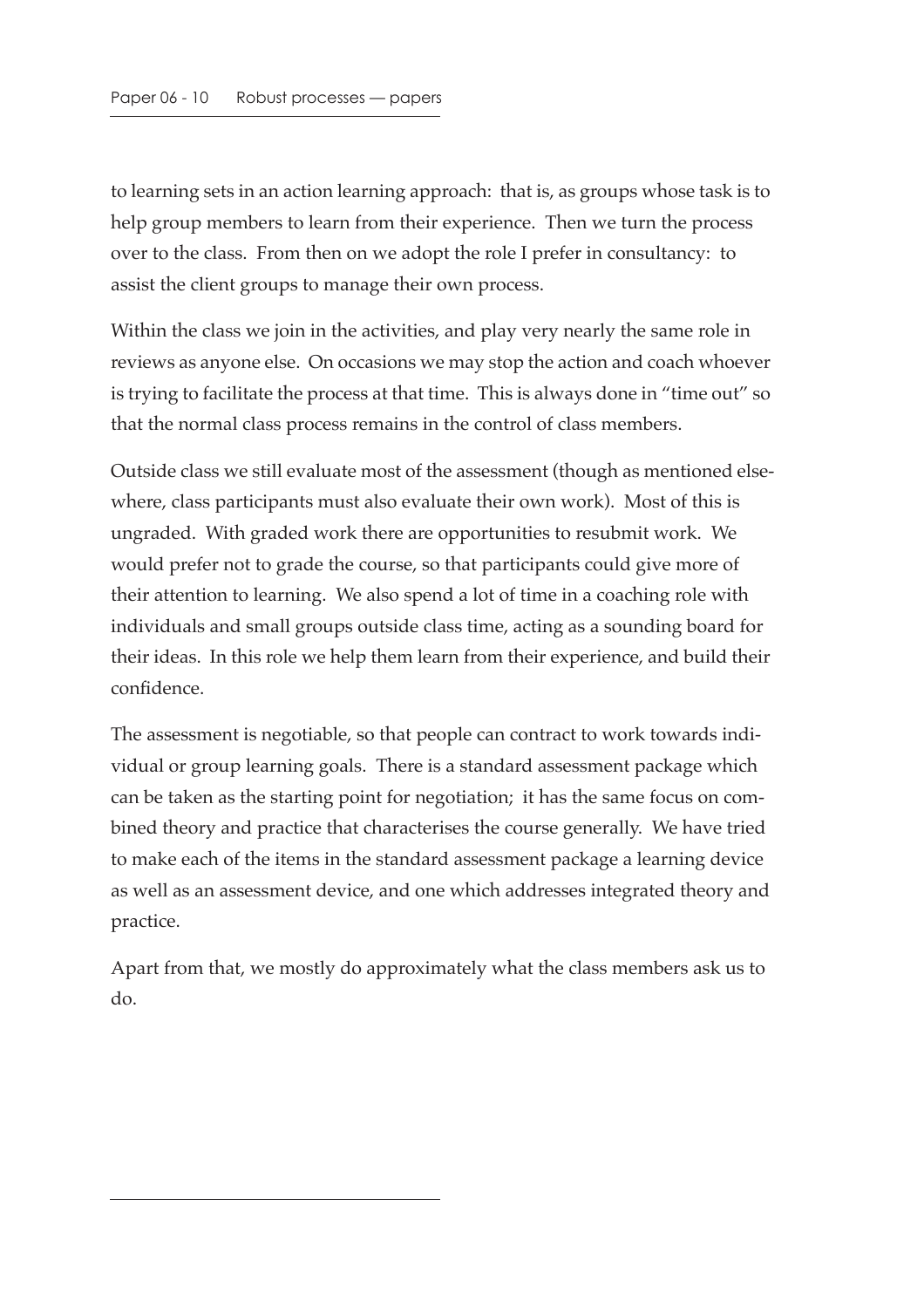# **Underlying values**

I suspect that many of the underlying values are apparent from the account so far. I have a strong commitment to my own autonomy and to consensual decision-making. This is partly for practical reasons: at their best they are effective and satisfying. It is also partly because I think the social structures of the future will be characterised by this combination. Together they provide what Tim Dalmau and I called "cooperative individualism" (Dalmau and Dick, 1987), and what Bert Cunnington and David Limerick (1987) independently named "collaborative individualism".

Above all my commitment to autonomy is derived from my own needs. I have a high need for personal freedom, and out of a sense of equity I try to extend it to others. To do so, I need an understanding of the people I am working with, and a willingness to enter into consensual decisions with them. A similar focus on participation is to be found in the consultancy training I provide elsewhere, and my own consultancy and research work. In general, my work is in the same tradition as participative action research (Carr and Kemmis, 1986). This is the role I play in the class: as a consultant who is there to help people achieve their own goals.

A further value, important in my conception of the course, is that of sceptical empiricism. I encourage constructive self-criticism, hence the emphasis on evaluation and review mentioned above. On the other hand, I do not subscribe to narrow views of either scepticism or empiricism. There is more to reality, I think, than can be captured easily in a correlation matrix or an experimental laboratory. I think that there is a place for both statistics and experimental laboratories, but I do not believe that on their own they are sufficient to develop an adequate body of theory and practice of change agency.

If modelling is important, and I believe it is, then there are forces which encourage class participants to take on these values. It is true, therefore, that class mem-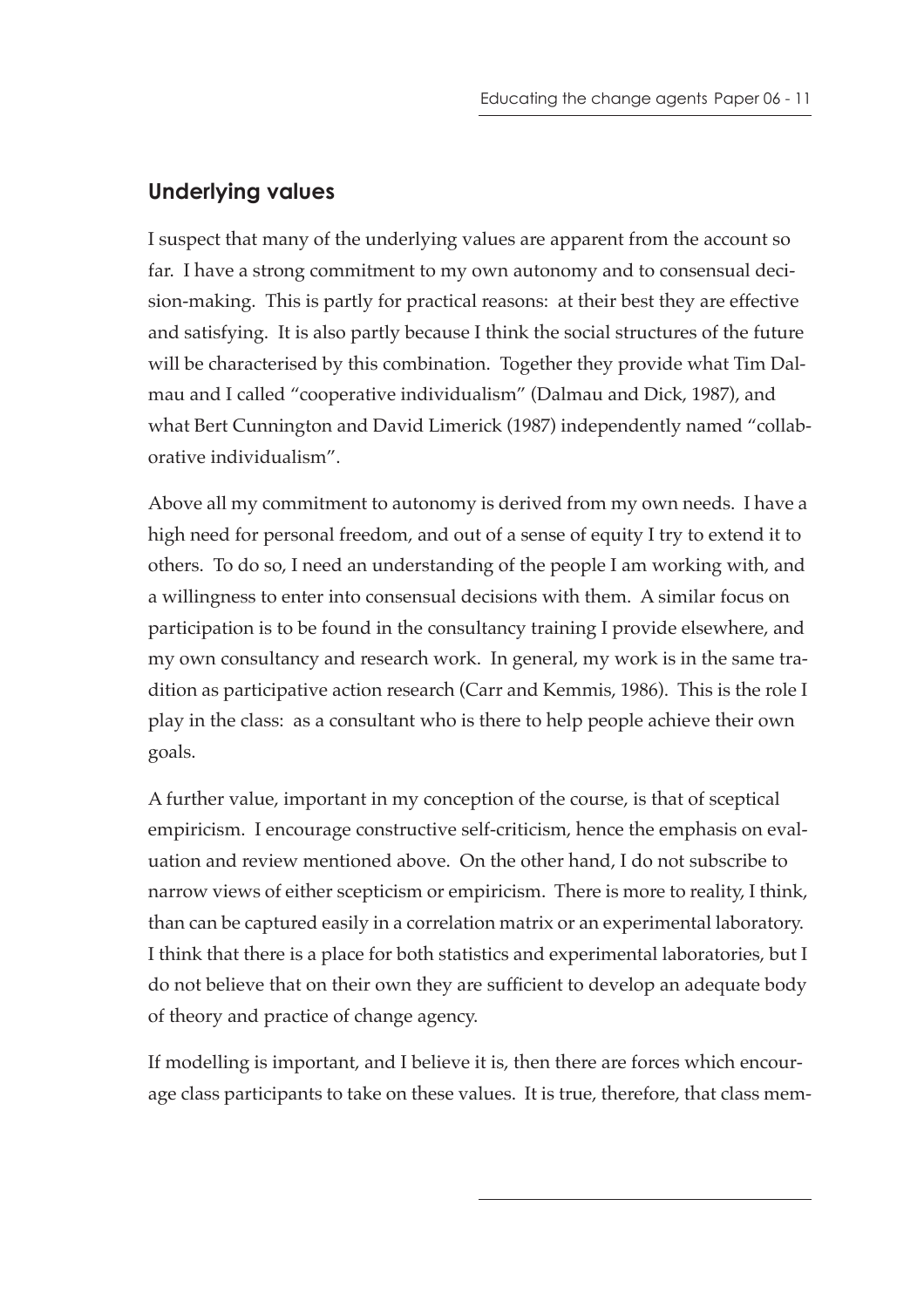bers will often internalise the values which the class embodies. That is not my intention, however. I wish to help them find their own values and models and practices, not to educate them in my image. In any event, I think they will do better as change agents if they learn to work from their own strengths and preferences, rather than try to become what they are not. To this end, in the early weeks of the class we use instruments such as the Myers-Briggs Type Indicator (Myers and McCaulley, 1985) and the Team Roles Questionnaire (Belbin 1981) which encourage them to recognise, accept and value the diversity in the class. It is only within a class that explicitly values autonomy that people can easily be free to make their own choices.

In the account so far, the course has been described in broad terms. In what follows, a somewhat more detailed account of the course content and process is given.

#### **Concepts**

There are concepts which underpin much of what happens in the class, and which are used there both implicitly and explicitly. Foremost among them are those of process, action research, systems theory, and the work of Argyris. In general the concepts are those of practical consultancy, and therefore easy to convert into action. They are not those of the psychological laboratory. You might describe them as akin to grounded theory (Glaser and Strauss, 1967), derived from and informing action. They are concepts which I draw on in other consultancy work, and find valuable. As I also use them widely in helping experienced consultants develop consultancy skills, they are tested against experience other than just my own.

#### **Process**

The central focus of the class is on process. The approach adopted by most class participants is close to that described by Schein (1988) in his book *Process consultation*. For some purposes I think it is useful to draw a distinction between proc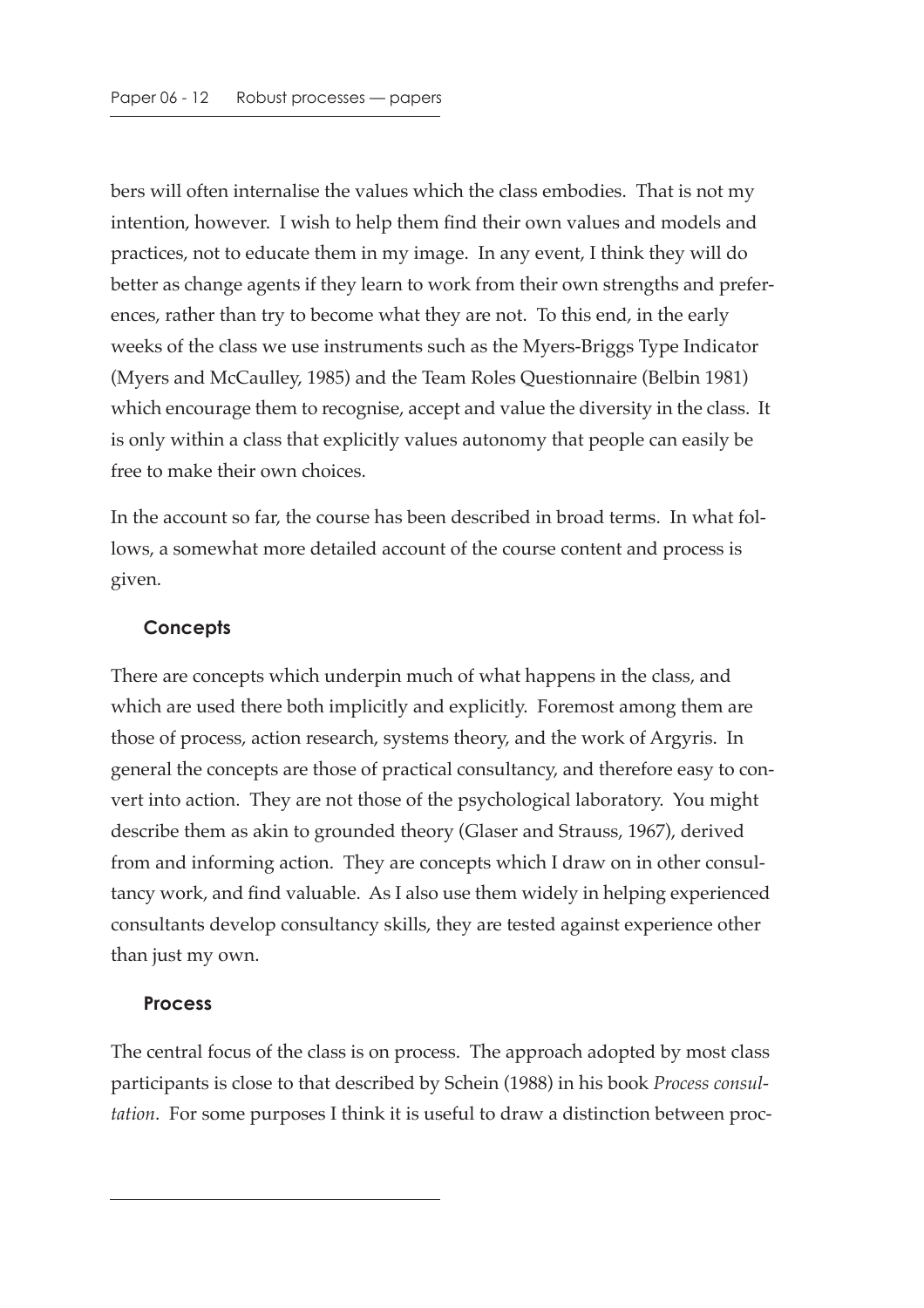ess and metaprocess, by which I mean processes for managing processes. I use this terminology to differentiate the workshops (which are process sessions) and the review sessions (which are metaprocess). Metaprocesses are what help the participants to understand the processes.

My reasons for favouring process or metaprocess approaches to consultation do not arise primarily from any ideological position, except that they leave a client freer to make her or his own decisions. Desperate clients sometimes require a content solution which spells out how they can deal with a problem, and in these circumstances I am not averse to providing it. But mostly, in the style of consultancy I usually use, process and metaprocess approaches work better. The clients know their community or organisation better than I usually can; but I can guide them through processes which allow them to do better diagnosis and problemsolving.

In addition, process skills do not come easily to most learners, so there is justification for concentrating on them. Process is often invisible to those immersed in it, and it takes a typical learner some time to learn to observe it. This emphasis on process is probably the single most important theme threading together the whole stream of courses in consultancy, from second year and into the coursework masters programme.

So some learners find the concept of process initially difficult. That it is almost invisible in everyday life provides some of the explanation. Part of the confusion, however, can be understood as a reaction to a label which has to describe a variety of phenomena. There is one term in common use to describe within-person processes, interpersonal processes, and system processes, and over time spans ranging from momentary to substantial.

We encourage the emphasis on all these forms of process in a number of ways. The weekly process diaries are expected to describe something which people learned from the class process. In addition, the class as a whole exercises respon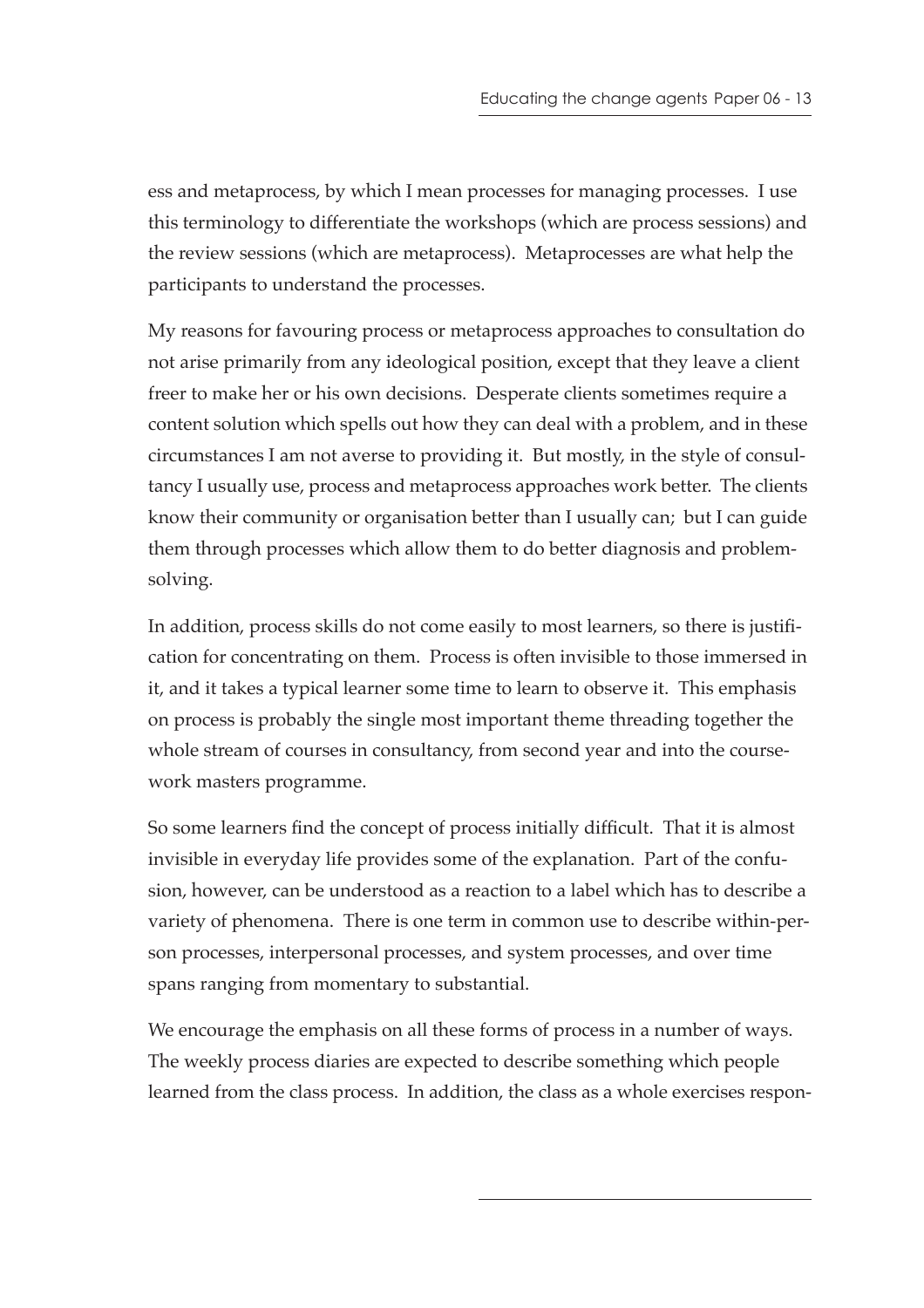sibility for its own process. This begins in the planning stage, where the class as a whole decides the types of process to be used within the course. There are case study assignments where class members are required to design processes for diagnosis and intervention, and analyse their designs for their strengths and weaknesses. In other assignments class members are asked to focus on process issues.

#### **Action research**

Class participants can hardly avoid encountering the concepts of action research. French and Bell (1990), in perhaps the best-known text in the field of organisational development, write from an explicit action research perspective, as do some of the other books in that field. In a tradition which goes back to Kurt Lewin (1946) I think this is appropriate. In any event, I provide some lecture input on action research in earlier courses at second and third year. I introduce this by explaining that "fuzzy questions and fuzzy methods provide fuzzy answers", but that even very fuzzy answers allow you to refine the questions and the methods. If you are unsure what you face, this is safer than choosing question or method which will bias the answer you get. Iterative procedures provide their own rigour. A formal version of this cycle is shown in Figure 1.

This is later expanded into a model which combines action research, a learning cycle, and an evaluation model. I use it myself for these purposes in other consultancy work. My intention is to help people overcome the compartmentalisation which threatens to subdivide the field of system change into numerous sub-disciplines and techniques. The expanded model may be summarised as *intend*  $\rightarrow$  *act*  $\rightarrow$  *review*, and is depicted in Figure 2.

Other aspects of the course also draw upon similar approaches. The model of figure 2 functions well as a learning model. With the addition of an explicit *generalise* component the action research cycle becomes a model almost equivalent to Kolb's (1984) learning cycle of concrete experience, reflective observation,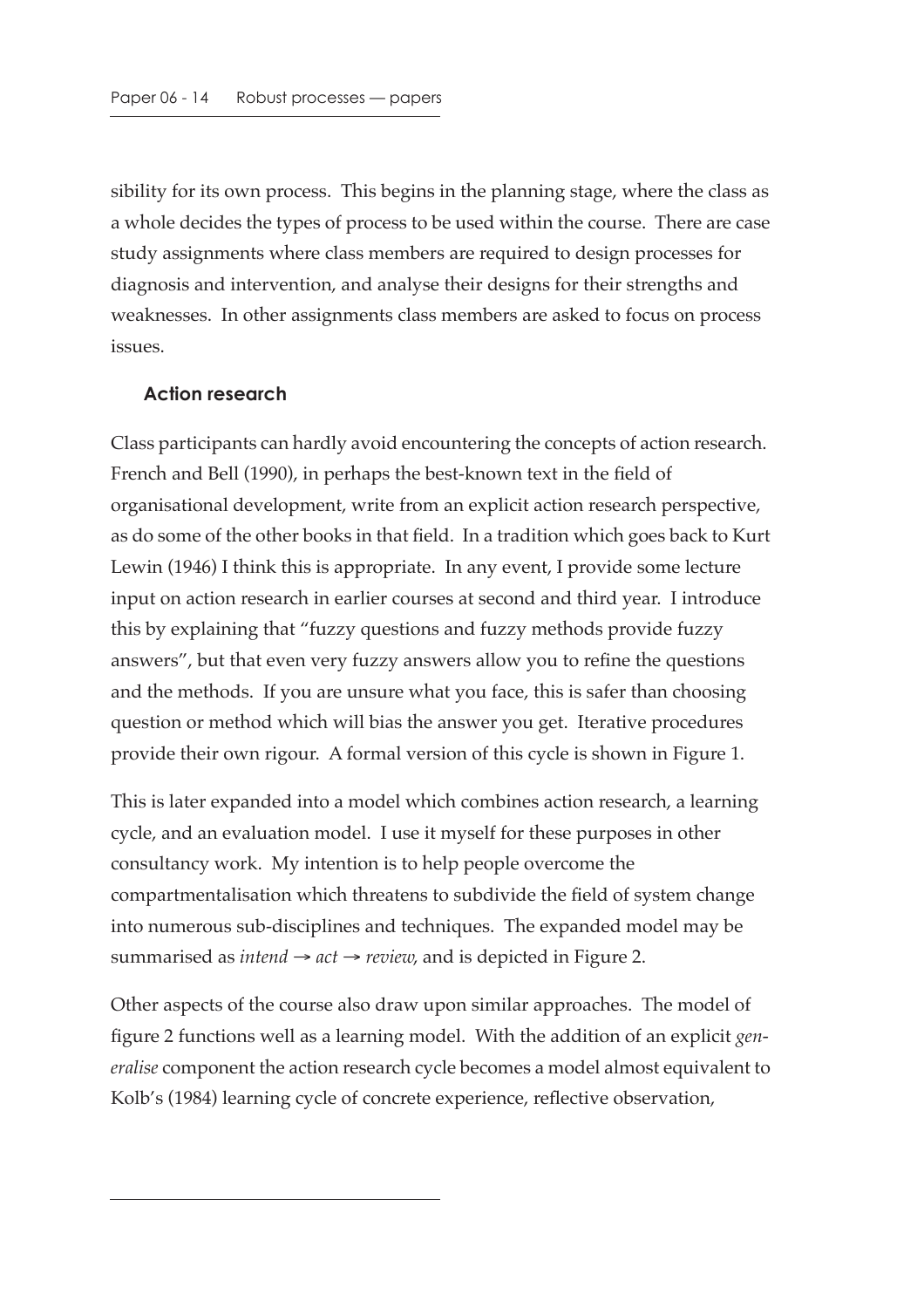

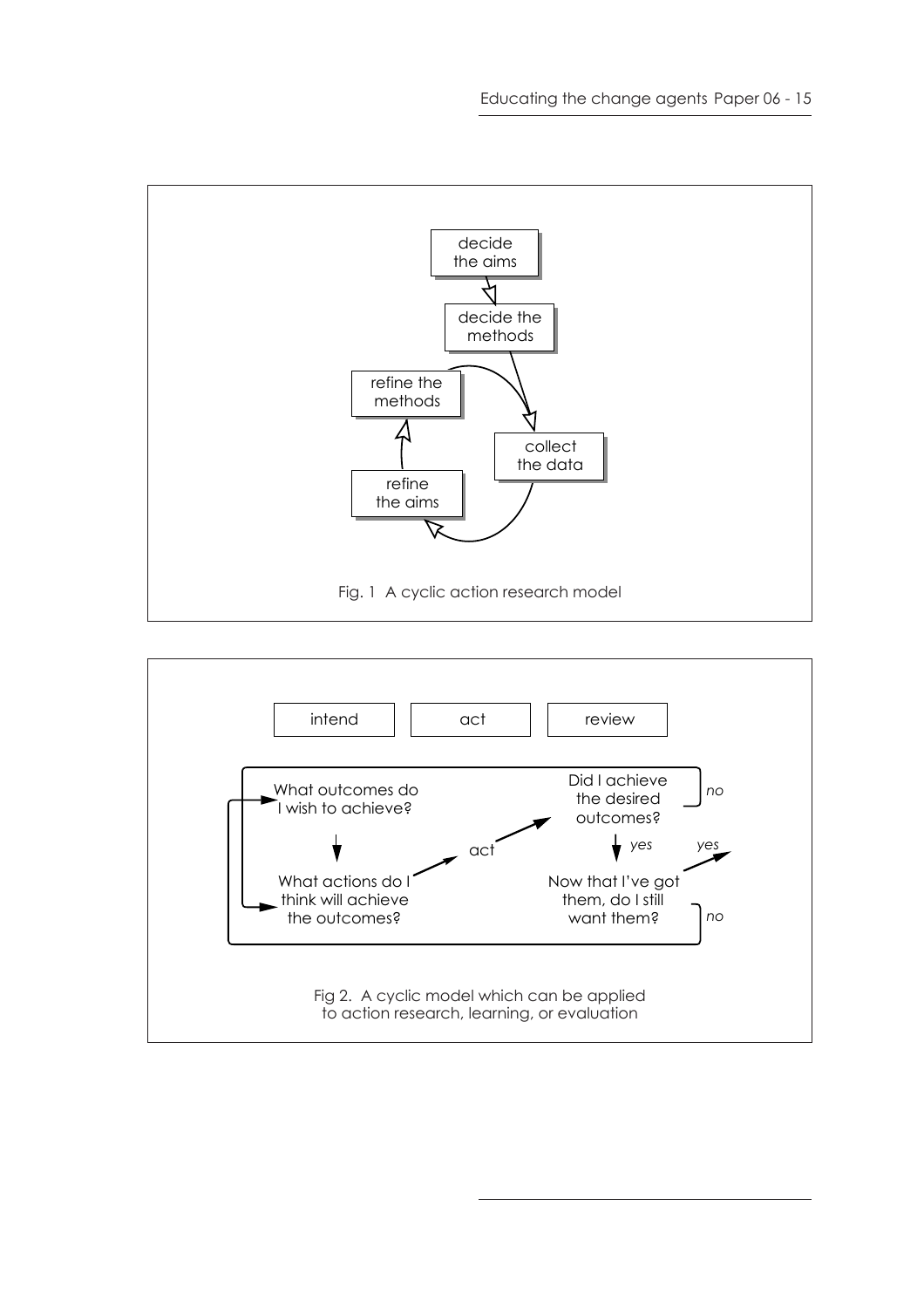abstract conceptualisation, and active experimentation. *Act* is equivalent to concrete experience, *review* to reflective observation, and *generalise* to abstract conceptualisation. The fit between *intend* and active experimentation is less exact. In use, I encourage participants to regard any of the four components as an appropriate starting point provided they close the circle by returning to the first component.

Experience has shown that this is perhaps the most easily applied model for the design of experiential workshops, a useful consultancy skill. After a brief overview of the model, followed by two brief demonstration workshops, groups in a third year class are able to design experiential workshops.

Some third-year groups with no prior experience actually use designs which develop concepts entirely from participant-generated information. For example, a recent workshop used scenarios to involve class members in role play. By analysing what was effective and what was not, they were then collectively able to develop usable principles of counselling. I know many professional trainers who would be reluctant to use this type of design; yet it takes place in a class where participants in some semesters number over 100. It demonstrates the value of processes which are robust or fail-safe, a topic I revisit below.

#### **Systems concepts**

Systems theory plays its part in two forms. One form envisages systems as any complex which converts inputs into outputs. It helps people think about interactions and transactions, and is a useful framework for understanding people or social systems during diagnosis or evaluation.

The second form of systems theory is more a notion than a model. It includes the ideas of emergence (that different qualities, not easily predicted from a study of the components, emerge at each level of systems complexity) and equifinality (that many means exist for reaching a given end). My intention is to draw to the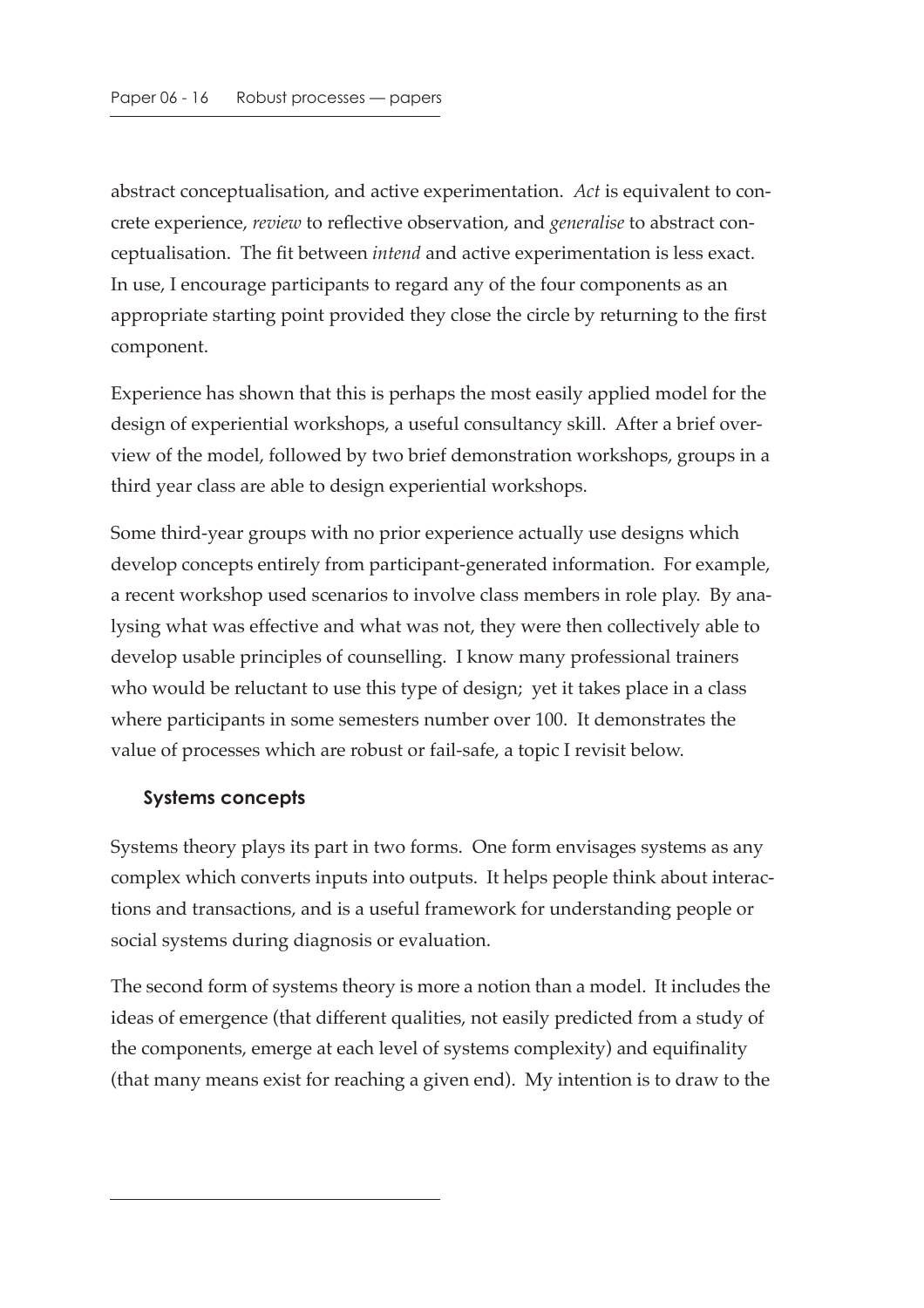notice of participants that systems are complexly interconnected, and behave in ways which are only partly predictable.

The two forms of systems theory are both to be found in recent developments in what is sometimes known as soft systems methodology (for example Checkland, 1981), itself a valuable diagnostic tool. I use models such as those of Checkland in the class, and often suggest the associated literature for people to use in their assignment work. The standard assessment package includes an assignment which requires people to analyse and explain a small social system in terms of individual-system interaction. In other assignments, and in associated field work, we steer class members into taking the wider environment into account. They are able to use models such as those of Checkland in this work.

#### **To practise what we preach**

If I look back over my career as a change agent, the two books which have had the greatest influence on my approach to practice are *Theory in practice* by Argyris and Schön (1974) and its companion *Organisational learning* (Argyris and Schön, 1978). Their distinction between espoused theory (what we think we believe) and theory-in-use (what an observer might deduce from our behaviour) is central to consultancy work. Inconsistency between the two provides the greatest challenge to a consultant's credibility, which is the source of her or his influence. At the same time it is the most promising lever for helping others change their behaviour. The recent development of these concepts by Argyris, Putnam and Smith (1985) into what amounts to a full scientific paradigm adds to its value. That it is generally consistent with an action research framework is a further bonus (though see also Argyris and Schön, 1989).

As with systems theory, Argyris and Schön's concepts can be applied at any level of human system, from individual to humankind. They also allow the link between system and individual dynamics to be analysed. Their concepts thus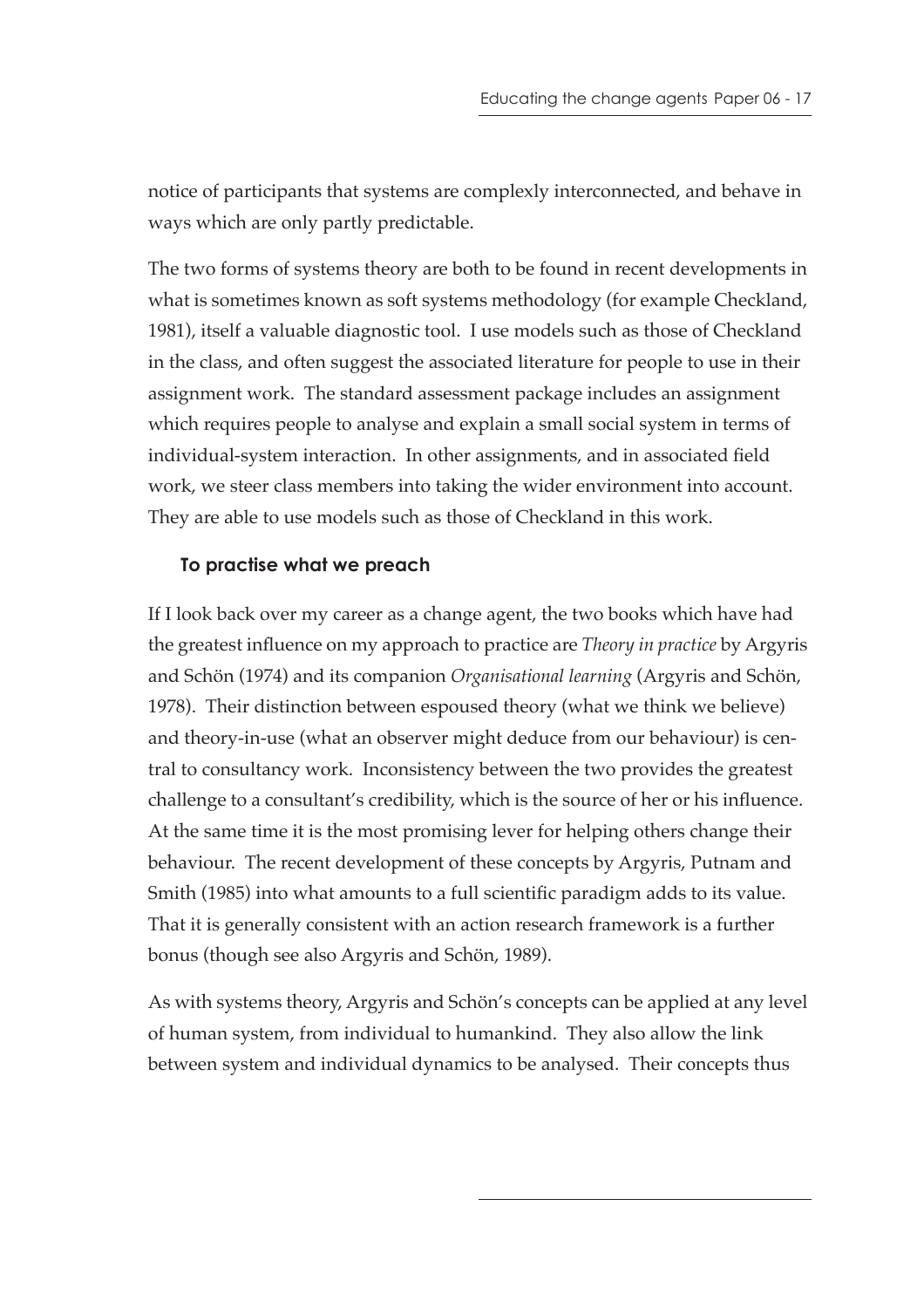are useful in allowing within-person processes to be related to those between people, and in social systems as a whole.

The miniature lectures I give in the class are often related to current issues in the class decision-making, and framed in terms of Argyris' concepts. At a two-day camp early in the year, I also use processes derived from Argyris' work for relationship building and for helping people improve their personal effectiveness. These processes make explicit the connection between a person's internal beliefs and feelings, and the actions and outcomes which result between people. They therefore also reinforce the process focus of the course.

### **The processes**

Reading through the descriptions above, it occurs to me that it sounds very much as if the participants are thrown in at the deep end. This is true; but there is more to it than that. In particular, the participants for the most part work in teams. This provides them with an important source of moral support. They are also encouraged to review and evaluate their every activity. Most situations, then, come to be regarded as learning opportunities rather than situations where success or failure is the issue.

In addition, they are introduced to robust processes which are relatively fail-safe even in inexperienced hands, and which degrade gracefully. A substantial part of my own research has been directed towards the development of such processes. The original motivation for much of this was to make these approaches available to novice consultants. Since then I have found the benefits of using robust approaches in my own work. They leave me with more free attention and energy to watch for, and react to, the unexpected.

Although there is little explicit teaching of these processes in this course, the weekly miniature lectures in the second half of the year sometimes describe them. In addition, descriptions of robust processes for sensing interviews, goal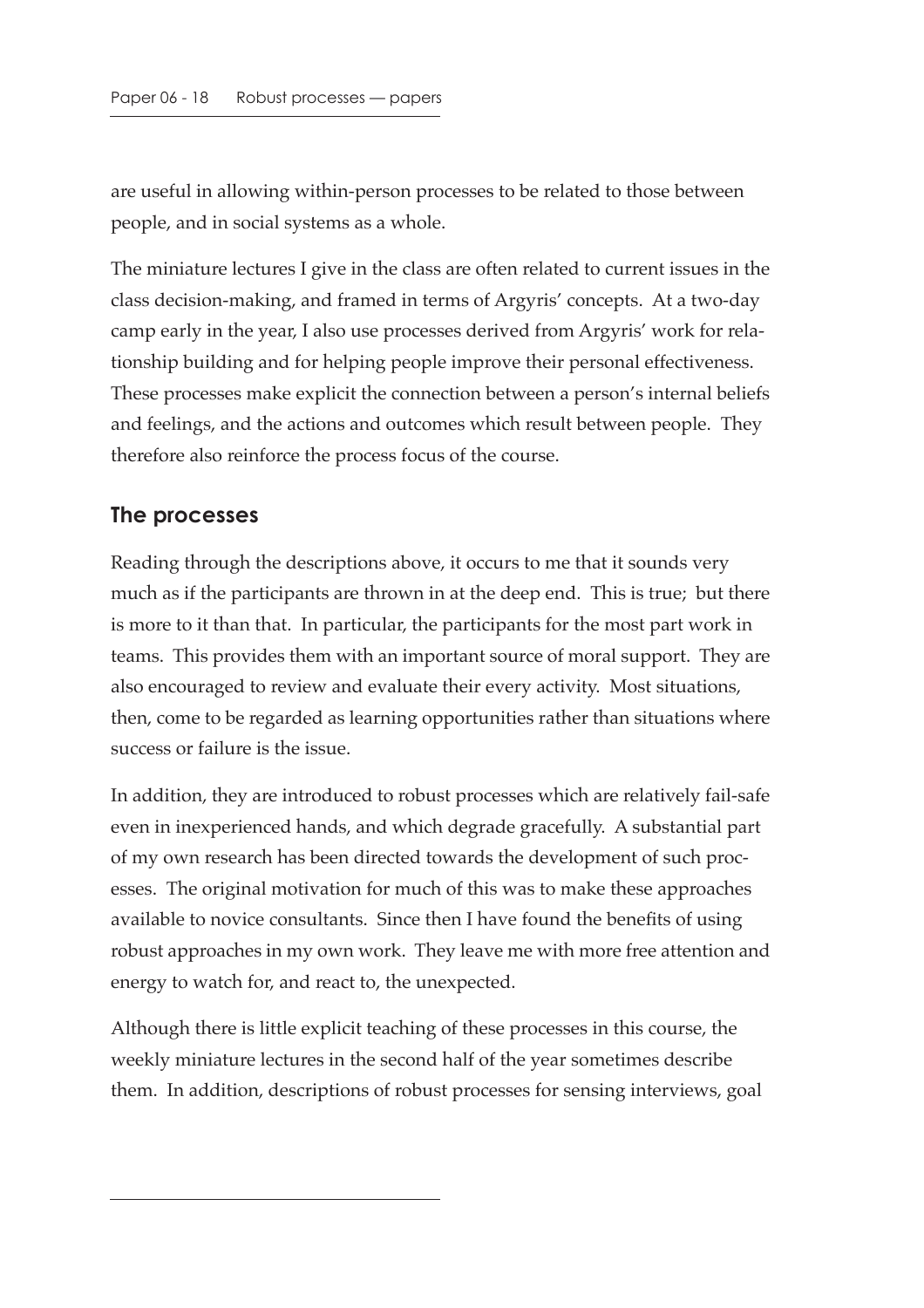setting, conflict management, group facilitation and the like are provided as handouts or as documents which people can borrow from a "resource box"—a class library. The class is given a detailed reading list which includes "how to" literature such as Fordyce and Weil (1979). To help class members understand when different processes are appropriate, the descriptions given in miniature lectures or in documentation are related to an explicit change model. This provides an overall framework which class members use in the case study work which they do, and field work outside formal class time. The change model is shown in Figure 3.

| Pre-planning  | Planning           | Implementation |
|---------------|--------------------|----------------|
| relationships | goal setting       |                |
| processes     | situation analysis | future actions |
| mechanisms    | action planning    | future review  |
| culture       | review planning    |                |

Fig. 3 A three-stage model of the change process. Planning prepares for implementation. Pre-planning prepares for planning

This provides an overall framework to which class participants can relate other techniques they come across in their reading, and in contact with practising consultants. It also gives them a general-purpose suite of processes which they can use whenever they lack a more specific technique.

In the university class, written work includes case studies, which focus specifically on the earliest stages of consultancy: entry and contracting. In off-campus consultancy workshops I usually also give attention to these parts of the process. Entry and contracting demand flexibility and responsiveness, and cannot be done to formula. They help learners to develop a flexible approach which allows them to use any consultancy process with greater effectiveness.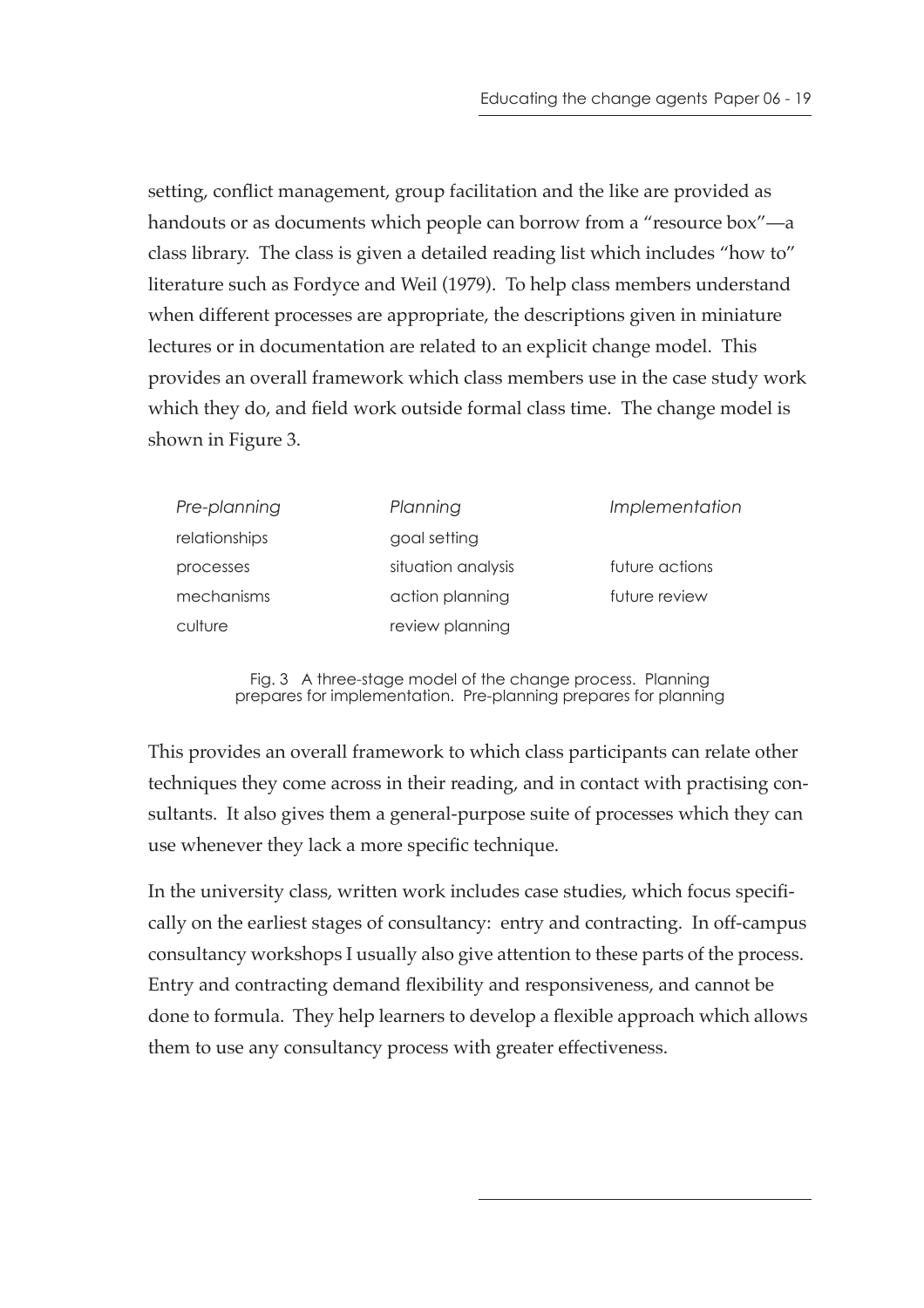Confidence in entry and contracting also makes it easier for novices to develop experience. In many situations they are unlikely to be allowed to carry out actual interventions. However, it is usually possible to negotiate to observe, and perhaps carry out some diagnosis. In negotiating their role they are practising their interpersonal and emotional skills, and applying them in a field setting. If they can negotiate entry well, they are probably capable of handling a range of diagnostic and intervention procedures.

# **Conclusions**

I have chosen to use one particular university course as a vehicle for discussing the nature of change agency as I experience it. Other courses could have served the purpose; so could many of the consultancy assignments I have been engaged in over the years. In most of them the intention has been to create an environment in which those involved can discover how they and their colleagues achieve what they do, and how they might improve their achievement and enjoyment.

If I were to attempt to summarise from my experience the key attributes of consultancy, I would choose flexibility. Change, as I said, is mostly future change. It cannot be predicted with certainty. Treating the world as an unknown, leaving options open, choosing methods which do not presuppose a particular outcome... these are important parts of it. I try to make constant use of the *intend* →  $act \rightarrow review$  cycle, in consultancy as in teaching, believing that even random trial and error is better than persisting with something which clearly is not working.

That flexibility, I think, is best developed upon a foundation of what Schein called emotional skills, with courage and self-acceptance as important components. Experienced consultants continue to learn from their experience, including about themselves.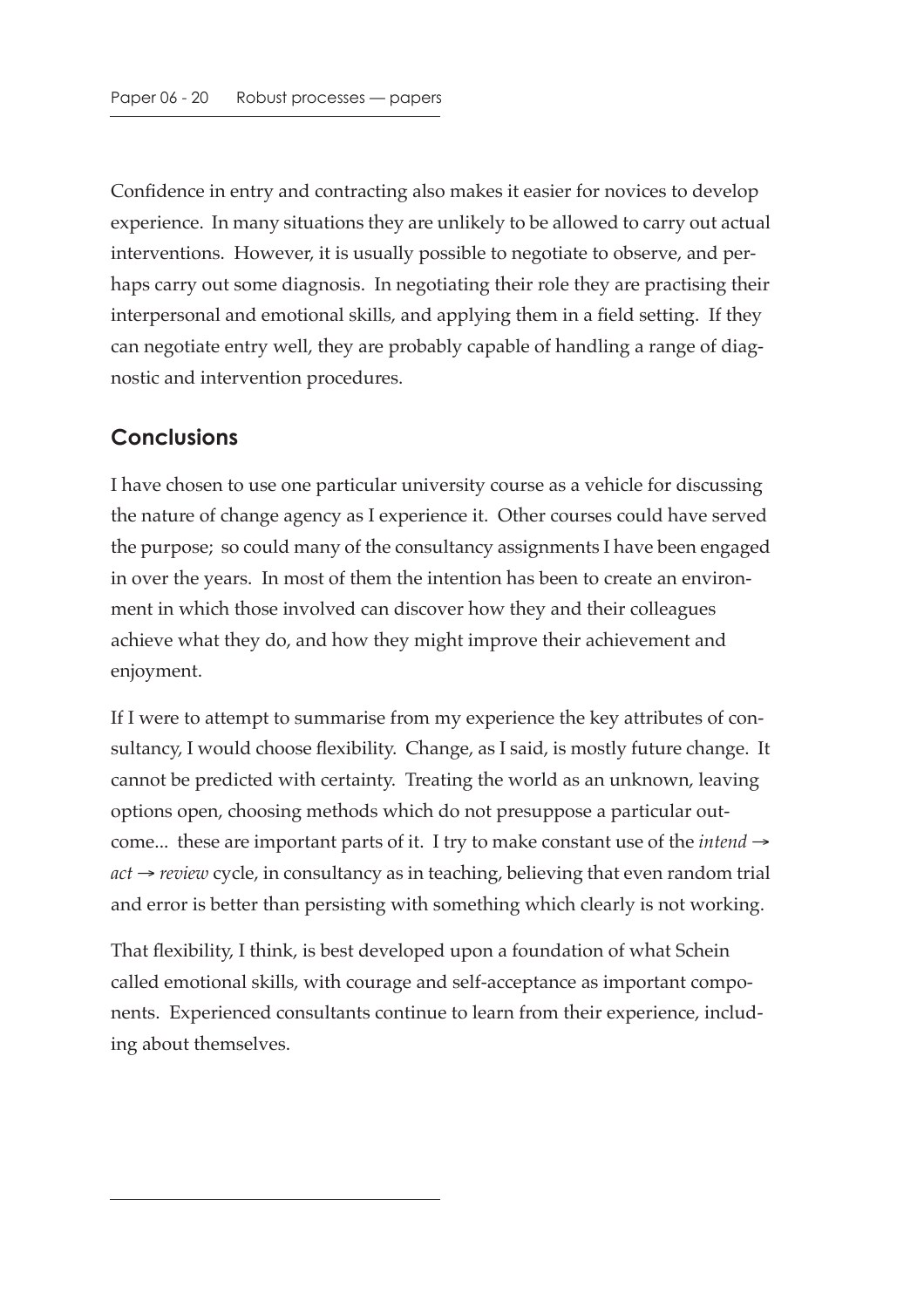The working skills of the consultant are process skills and interpersonal skills. (I use skills to include the concepts which allow one to choose an approach appropriate to the current intention and setting.) Consultants achieve through others, and therefore through relationships. Within those relationships the processes can be altered. And it is the changes in process which the system retains after the consultant has departed.

The concepts are those which help people to understand people and social systems. I have described them here as systems theory and the like; but these have most meaning for people who first re-invent them for themselves, out of their own experience. As I envisage it, the system and its members and the consultant are engaged in a mutual learning activity. It is therefore not surprising that a course in consultancy should have evolved to resemble a consultancy activity in community or organisational change.

# **Acknowledgments**

The course in social consultancy described above owes much to the many participants who have helped to shape it to its present form, and to the colleagues who have helped me coordinate it. I am mindful of the debt I owe these, especially my former or present colleagues. In historical order these are Phil Harker, Tricia Vilkinas, Pat Noller, Debbie Twinn, Dawn Cumes-Rayner, Keithia Wilson, Greg Hearn, Di Guthrie, Neal Ashkanasy, Roslyn Smart, "PJ" Stevenson and Adelle Bish. I am also glad to acknowledge useful comments on an earlier draft from Margot Pearson and three anonymous reviewers.

# **References**

Argyris, C. and Schön, D.A. (1974) *Theory in practice: increasing professional effectiveness*, San Francisco, Ca.: Jossey-Bass.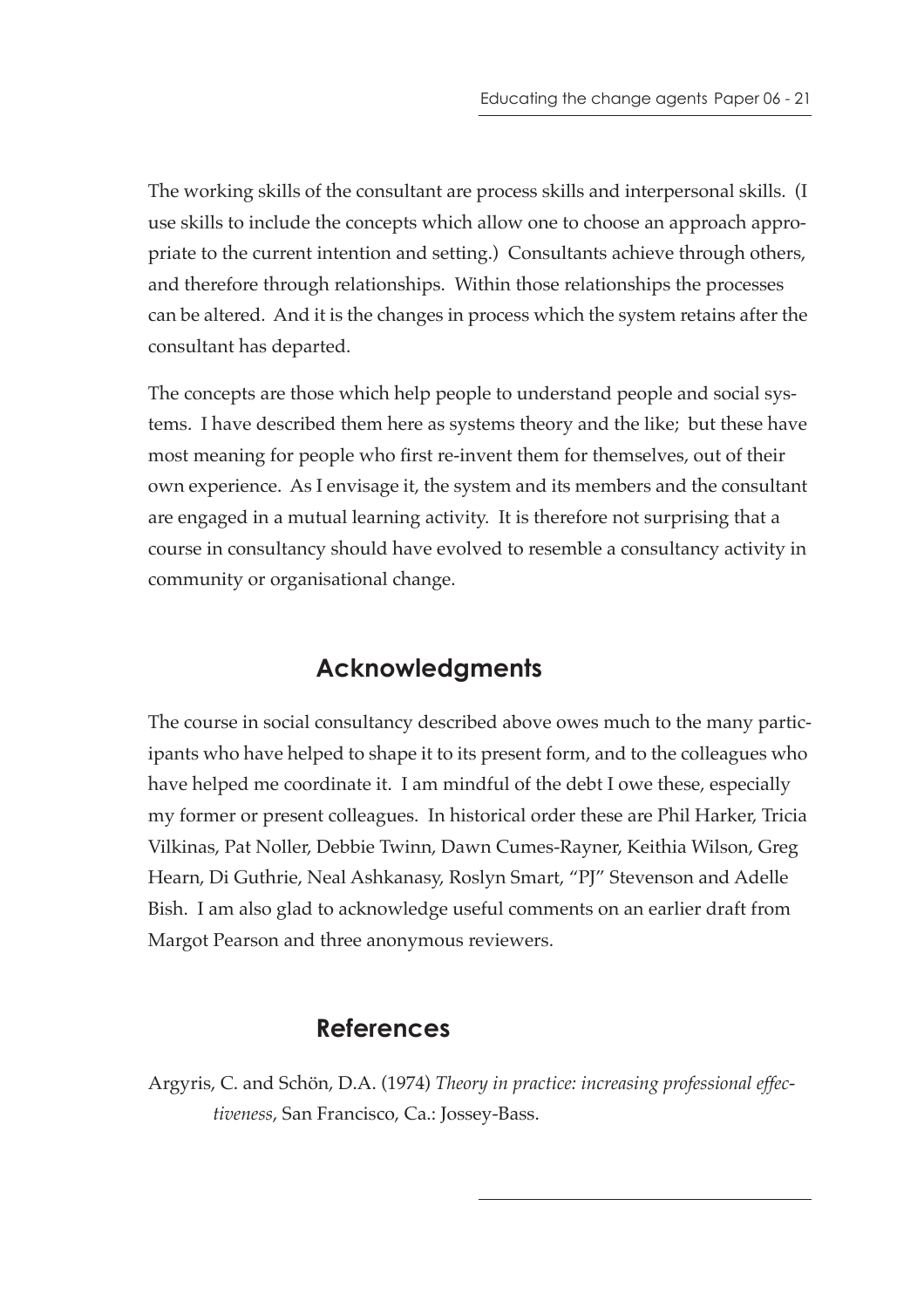- Argyris, C. and Schön, D.A. (1978) *Organizational learning: a theory of action perspective*. New York: McGraw-Hill.
- Argyris, C. and Schön, D.A. (1989) Participative action research and action science compared: a commentary. *American Behavioural Scientist*, 32, 612- 623.
- Argyris, C., Putnam, R. and Smith, D.McL. (1985) *Action science: concepts, methods and skills for research and intervention*. San Francisco, Ca.: Jossey-Bass.
- Belbin, R.M. (1981) *Management teams: why they succeed or fail*. London: Heinemann.
- Boud, D. (1988) Moving towards autonomy. In D. Boud, ed., *Developing student autonomy in learning*, second edition. London: Kogan Page.
- Brewer, I.M. (1985) *Learning more and teaching less: a decade of innovation in selfinstruction and small group learning*. Guilford: Society for Research in Higher Education and NFER-Nelson.
- Carr, W. and Kemmis, S. (1986) *Becoming critical: education knowledge and action research*. London: Falmer Press.
- Checkland, P. (1981) *Systems thinking, systems practice*. Chichester: Wiley.
- Cunnington, B. and Limerick, D. (1987) The fourth blueprint: an emergent managerial frame of reference. *Journal of Managerial Psychology*, 26-31.
- Dalmau, T. and Dick, B. (1987) *Politics, conflict and culture: a journey into complexity*. Chapel Hill, Qld: Interchange.
- Fordyce, J.K. and Weil, R. (1979) *Managing with people: a manager's handbook of organisation development methods*, second edition. Reading, Mass.: Addison-Wesley.
- French, W. and Bell, C.H. (1990) *Organisation development: behavioural science interventions for organisational improvement*, fourth edition. Englewood Cliffs, NJ: Prentice-Hall.